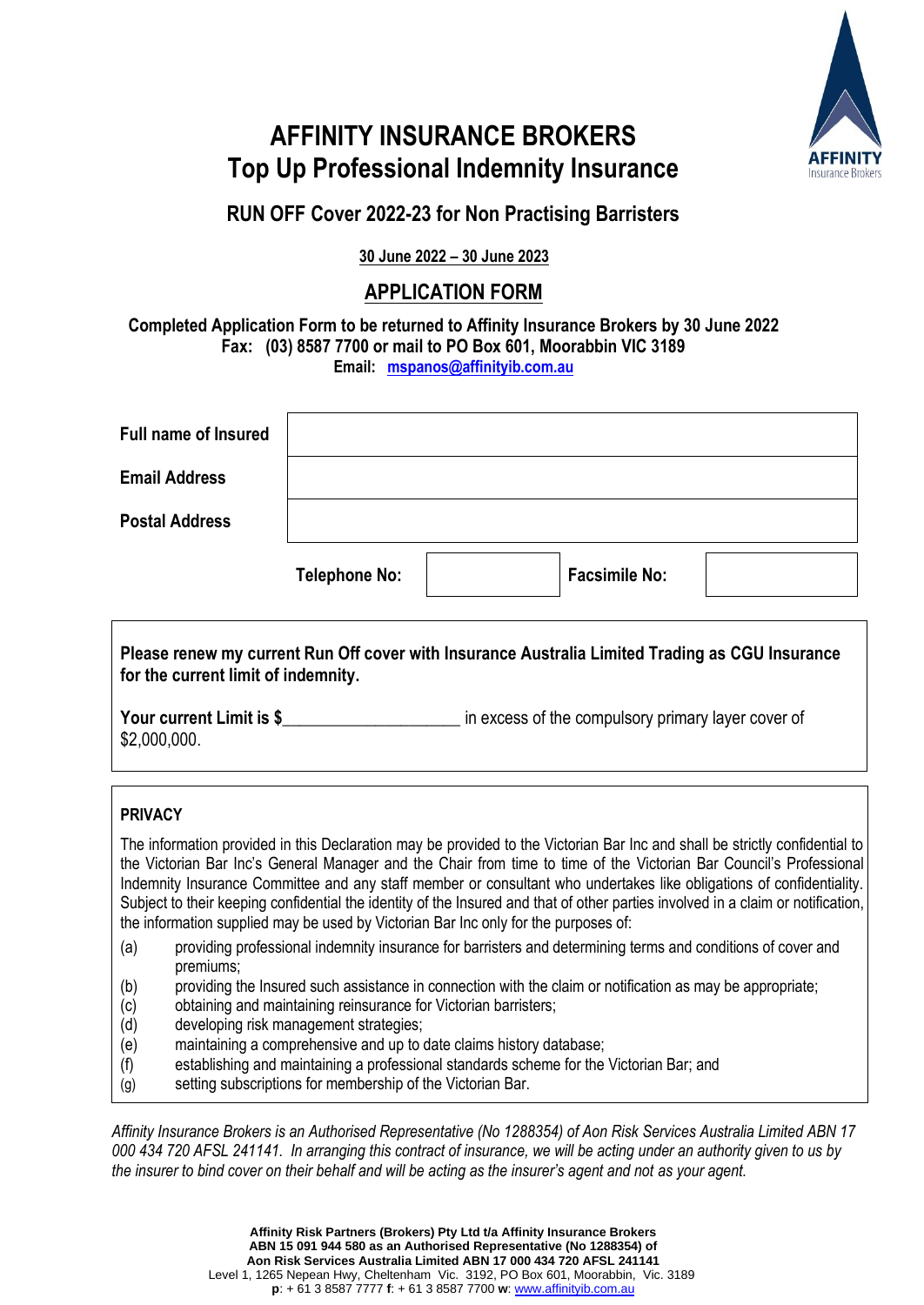

|                                           |                                                                   | <b>CLAIMS DETAILS &amp; RELATED MATTERS</b>                                                                                                                                                                                                                                                                                                                                                                                                                                                                    |
|-------------------------------------------|-------------------------------------------------------------------|----------------------------------------------------------------------------------------------------------------------------------------------------------------------------------------------------------------------------------------------------------------------------------------------------------------------------------------------------------------------------------------------------------------------------------------------------------------------------------------------------------------|
|                                           |                                                                   | Are you aware of any circumstances, acts, or omissions that might give rise to a claim against you (including a costs<br>order against you), which you have not reported to your current insurer?                                                                                                                                                                                                                                                                                                              |
| Yes                                       | No                                                                | If yes, please provide details in a separate attachment & include with this<br>application.                                                                                                                                                                                                                                                                                                                                                                                                                    |
|                                           |                                                                   | Have you or a staff member been subject to disciplinary proceedings for professional misconduct in the last seven (7)<br>years which you have not reported to your current insurer?                                                                                                                                                                                                                                                                                                                            |
| Yes                                       | No                                                                | If yes, please provide details in a separate attachment & include with this<br>application.                                                                                                                                                                                                                                                                                                                                                                                                                    |
| <b>DECLARATION</b>                        |                                                                   |                                                                                                                                                                                                                                                                                                                                                                                                                                                                                                                |
| From                                      |                                                                   | Up until this date I held a practising certificate issued by the Victorian Bar Inc and was admitted to practise as an<br>Australian Lawyer of the Supreme Court of Victoria.                                                                                                                                                                                                                                                                                                                                   |
|                                           |                                                                   | My attention has been drawn to the Important Notice accompanying this Application Form and further I have read these<br>notices carefully and acknowledge my understanding of their content by my signature below.                                                                                                                                                                                                                                                                                             |
|                                           |                                                                   | The above statements are true, and I have not suppressed or mis-stated any facts and should any information given by<br>me alter between the date of this Application Form and the inception date of the insurance to which this Application Form<br>relates I shall give immediately notice thereof.                                                                                                                                                                                                          |
|                                           |                                                                   | I authorize Affinity Insurance Brokers and/or Insurance Australia Limited trading as CGU Insurance, to collect or disclose<br>any personal information relating to this insurance to/from any other insurers or insurance reference service. Where I<br>have provided information about another individual (for example, an employee, or client), I declare that the individual has<br>been or will be made aware of that fact and the section in the Policy on "The way We handle your personal information". |
| Insurance Brokers tax invoice/receipt.    |                                                                   | I understand that a contract of insurance will not be entered into until the completed application form and any applicable<br>premium has been received by Affinity Insurance Brokers. This will be confirmed by way of the issue to me of an Affinity                                                                                                                                                                                                                                                         |
| Brokers in writing and delivered to:      |                                                                   | I acknowledge that any matter from time to time required by the contract of insurance to be notified, advised or reported<br>to Insurance Australia Limited trading as CGU Insurance shall also separately be communicated to Affinity Insurance                                                                                                                                                                                                                                                               |
| <b>Mary Spanos</b><br>Cheltenham VIC 3192 | <b>Affinity Insurance Brokers</b><br>Level 1, 1265 Nepean Highway |                                                                                                                                                                                                                                                                                                                                                                                                                                                                                                                |
| Name:                                     |                                                                   |                                                                                                                                                                                                                                                                                                                                                                                                                                                                                                                |
| Signed:                                   |                                                                   | Date:<br><u> 1989 - Johann John Stone, mars and de final and de final and de final and de final and de final and de final</u>                                                                                                                                                                                                                                                                                                                                                                                  |
|                                           |                                                                   | Completed Application Form to be returned to Affinity Insurance Brokers by:                                                                                                                                                                                                                                                                                                                                                                                                                                    |

| Fax:  | $(03)$ 8587 7700               | Email: | mspanos@affinityib.com.au |
|-------|--------------------------------|--------|---------------------------|
| Post: | PO Box 601, Moorabbin Vic 3189 |        |                           |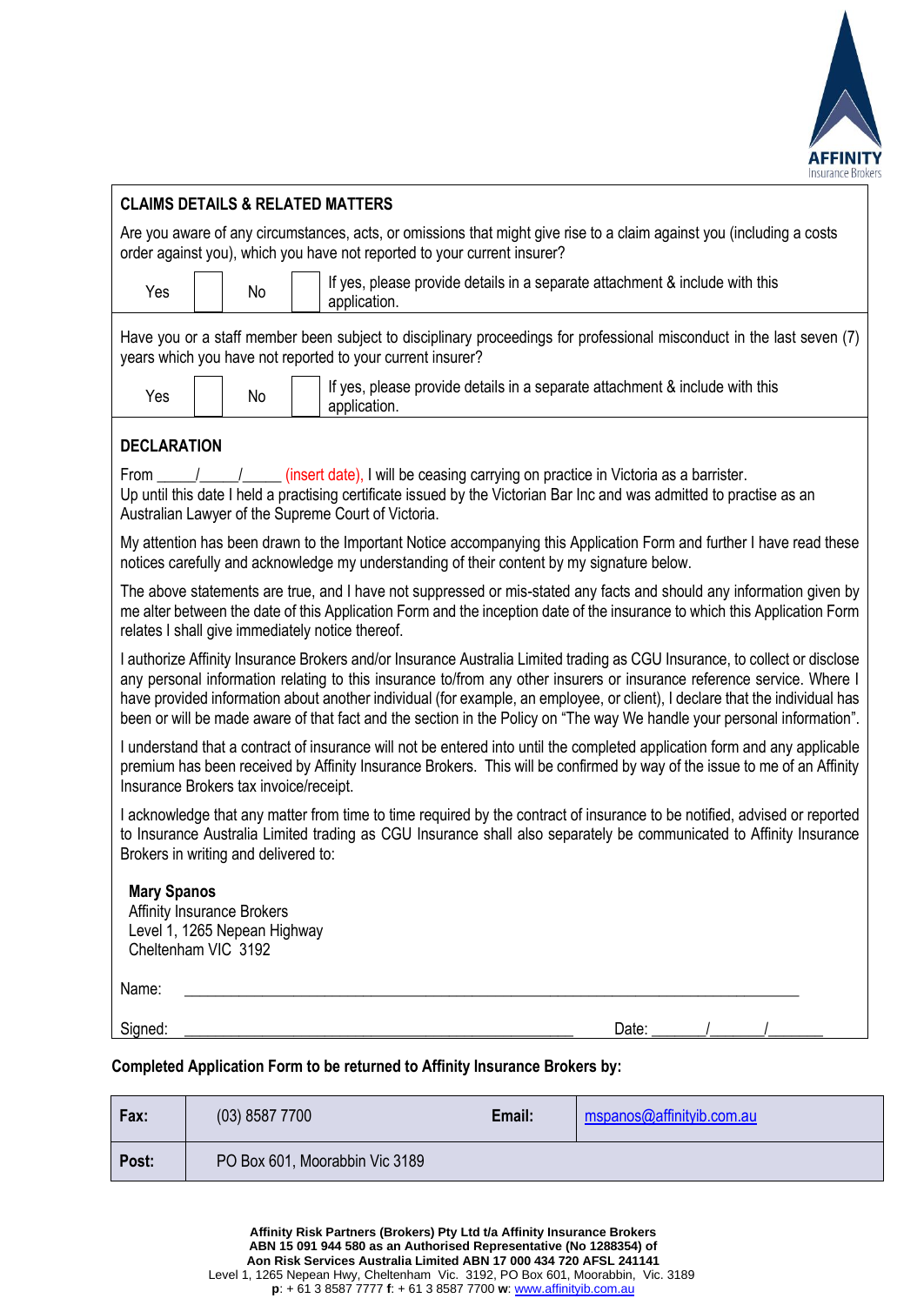

#### **An Important Notice to the Applicant for 'Claims Made' Contracts of Insurance**

#### **Please read and retain in your Professional Indemnity file.**

The proposed insurance is issued on a 'claims made' basis. This means that the policy responds to:

- 1. claims first made against the insured during the policy period and notified to CGU Professional Risks during that policy period, providing that the insured was not aware, at any time prior to the policy inception, of circumstances which would have alerted a reasonable person in the insured's position that a claim may be made against the insured; and
- *2.* 'claims circumstances' notified pursuant to Section 40 (3) of the *Insurance Contracts Act* which states: *'where the insured gave notice in writing to the insurer of facts that might give rise to a claim against the insured as soon as was reasonably practicable after the insured became aware of those facts but before the insurance cover provided by the contract expired, the insurer is not relieved of liability under the contract in respect of the claim, when made, by reason only that it was made after the expiration of the period of insurance cover provided by the contract'.*

After policy expiry, no new claims can be made on the expired policy *even though the event giving rise to the claim may have occurred during the policy period.*

If during the policy period you become aware of circumstances which a reasonable person in your position would consider may give rise to a claim, and which you fail to notify to us during the policy period, we may not cover you under a subsequent policy for any claim which arises from these circumstances. When completing the proposal you are obliged to report and provide full details of all circumstances of which you are aware and which a reasonable person in your position would consider may give rise to a claim.

It is important that you make proper disclosure (see **Duty of Disclosure,** below) so that your cover under any new policy with us is not compromised.

Pursuant to the *Insurance Contracts Act* your duty to disclose all relevant information is set out below

**Duty of Disclosure:** Before entering into a contract of general insurance, you have a duty, under the *Insurance Contracts Act*, to disclose to us every matter that you are aware of, or could reasonably be expected to be aware of, that is relevant to our decision about insuring you and if so, on what terms. You have the same duty to disclose these matters to us before you renew, extend, vary or reinstate a contract of general insurance.

Your duty however does not require disclosure of matter -

- that diminishes the risk to be undertaken by us;
- that is of common knowledge;
- that we know or, in the ordinary course of our business, ought to know;
- as to which compliance with your duty is waived by us.

You should note that your duty continues after the proposal form has been completed until the policy is entered into.

**Non-disclosure:** If you fail to comply with your duty of disclosure, we may be entitled to reduce our liability under the policy in respect of a claim or may cancel the policy. If your non-disclosure is fraudulent, we may also have the option of avoiding the contract from its beginning. It is therefore vital that you enquire of all entities comprising the insured, including senior staff, before completing the proposal form and before you sign any declaration confirming no change in the information disclosed.

**Retroactive Liability:** The proposed insurance may be limited by a retroactive date either stated in the schedule or endorsed onto the policy. Where the retroactive cover provided by the proposed policy is subject to such a date, then the policy does not cover any claim arising from actual or alleged act, error, omission or conduct occurring prior to such retroactive date.

**Surrender of Waiver of any Right of Contribution or Indemnity:** If another person or company is liable to compensate you or hold you harmless for part or all of any loss or damage otherwise covered by our policy, but you agree with that person or company (either before or after the inception of our policy) that you would not seek to recover any loss or damage from them, we will not cover you for this loss or damage.

> **Affinity Risk Partners (Brokers) Pty Ltd t/a Affinity Insurance Brokers ABN 15 091 944 580 as an Authorised Representative (No 1288354) of Aon Risk Services Australia Limited ABN 17 000 434 720 AFSL 241141** Level 1, 1265 Nepean Hwy, Cheltenham Vic. 3192, PO Box 601, Moorabbin, Vic. 3189 **p**: + 61 3 8587 7777 **f**: + 61 3 8587 7700 **w**: [www.affinityib.com.au](http://www.affinityib.com.au/)